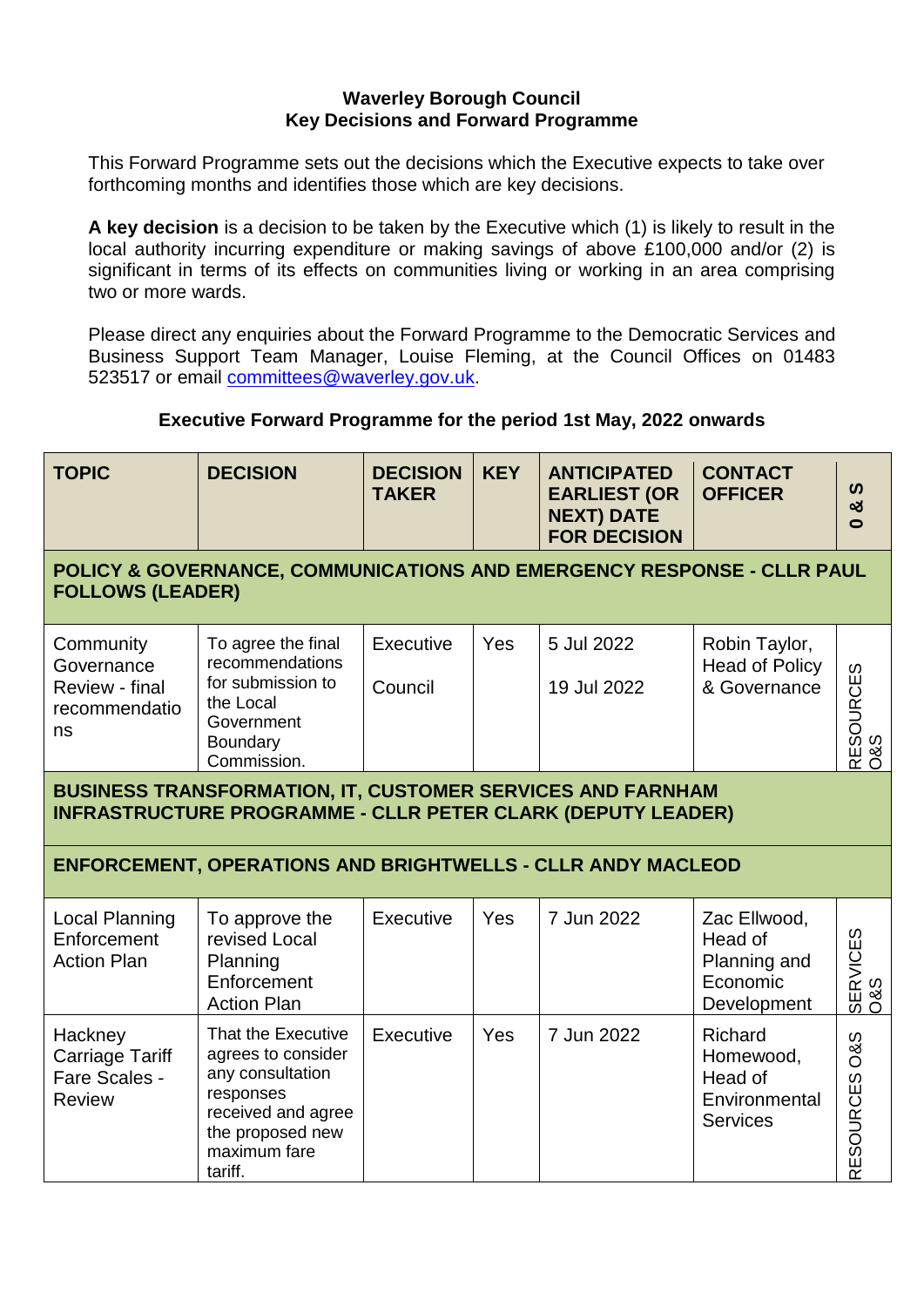| <b>TOPIC</b>                                                                        | <b>DECISION</b>                                                                                                               | <b>DECISION</b><br><b>TAKER</b>     | <b>KEY</b> | <b>ANTICIPATED</b><br><b>EARLIEST (OR</b><br><b>NEXT) DATE</b><br><b>FOR DECISION</b> | <b>CONTACT</b><br><b>OFFICER</b>                                           | <b>SV</b><br>ఱ<br>O               |  |  |
|-------------------------------------------------------------------------------------|-------------------------------------------------------------------------------------------------------------------------------|-------------------------------------|------------|---------------------------------------------------------------------------------------|----------------------------------------------------------------------------|-----------------------------------|--|--|
| <b>Brightwells</b><br>Yard, Farnham<br>[E3]                                         | To consider<br>proposed changes<br>to the Head Lease<br>agreement.                                                            | <b>Executive</b>                    | Yes        | 3 May 2022                                                                            | Kelvin Mills,<br>Head of<br>Commercial<br><b>Services</b>                  | RESOURC<br>ES O&S                 |  |  |
|                                                                                     | <b>ENVIRONMENT AND SUSTAINABILITY - CLLR STEVE WILLIAMS</b>                                                                   |                                     |            |                                                                                       |                                                                            |                                   |  |  |
| Solar PV<br>options for<br><b>Leisure Centres</b>                                   | To consider a<br>proposal for the<br>installation of<br>solar PV on<br>Godalming and<br>Haslemere<br>leisure centre<br>roofs. | Executive                           | <b>Yes</b> | 5 Jul 2022                                                                            | Richard<br>Homewood,<br>Head of<br>Environmental<br><b>Services</b>        | <b>O&amp;S</b><br><b>SERVICES</b> |  |  |
| EV Strategy -<br>Update                                                             | To consider an<br>update on the<br>strategy.                                                                                  | <b>Executive</b><br><b>Briefing</b> | Yes        | 24 May 2022                                                                           | <b>Richard</b><br>Homewood,<br>Head of<br>Environmental<br><b>Services</b> | <b>SERVICES</b><br>08S            |  |  |
| Godalming<br>Greenway/Gate<br>way cycle path                                        | To agree an<br>alternative cycle<br>path route.                                                                               | <b>Executive</b>                    | Yes        | 5 Jul 2022                                                                            | Richard<br>Homewood,<br>Head of<br>Environmental<br><b>Services</b>        | <b>SERVICES</b><br>08S            |  |  |
| Greenhouse<br>Gas emissions<br>annual report                                        | To consider the<br>annual report.                                                                                             | <b>Executive</b>                    | Yes        | 5 Jul 2022                                                                            | Richard<br>Homewood,<br>Head of<br>Environmental<br><b>Services</b>        | SERVICES<br>0&S                   |  |  |
| Carbon<br><b>Neutrality Action</b><br>Plan annual<br>report                         | To consider the<br>annual report.                                                                                             | <b>Executive</b>                    | Yes        | 4 Oct 2022                                                                            | Richard<br>Homewood,<br>Head of<br>Environmental<br><b>Services</b>        | SERVICES<br>O&S                   |  |  |
| <b>EQUALITIES, DIVERSITY, INCLUSION AND COMMUNITY SAFETY - CLLR PENNY MARRIOTT</b>  |                                                                                                                               |                                     |            |                                                                                       |                                                                            |                                   |  |  |
| <b>FINANCE, COMMERCIAL AND ASSETS - CLLR MARK MERRYWEATHER</b>                      |                                                                                                                               |                                     |            |                                                                                       |                                                                            |                                   |  |  |
| <b>Broadwater</b><br>Park Golf Club<br>Lease<br><b>Settlement</b><br>Agreement [E3] | To consider the<br>agreement and<br>make<br>recommendations<br>to Council.                                                    | Executive                           | Yes        | 3 May 2022                                                                            | Peter Vickers,<br>Head of<br>Finance and<br>Property                       | RESOURCES<br>O&S                  |  |  |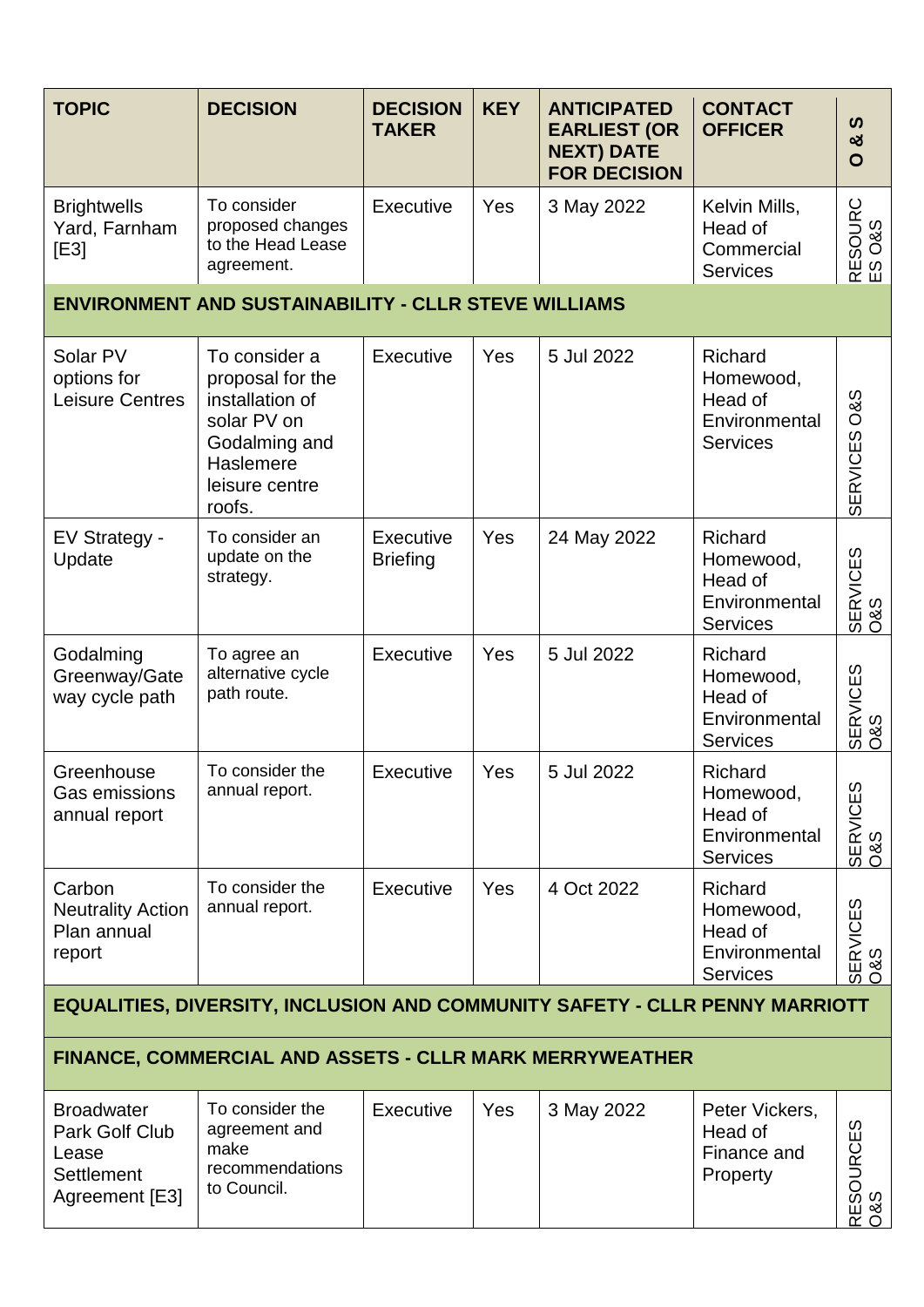| <b>TOPIC</b>                                                                          | <b>DECISION</b>                                                                                                            | <b>DECISION</b><br><b>TAKER</b> | <b>KEY</b> | <b>ANTICIPATED</b><br><b>EARLIEST (OR</b><br><b>NEXT) DATE</b><br><b>FOR DECISION</b> | <b>CONTACT</b><br><b>OFFICER</b>                          | ທ<br>ఱ<br>$\mathbf{O}$ |
|---------------------------------------------------------------------------------------|----------------------------------------------------------------------------------------------------------------------------|---------------------------------|------------|---------------------------------------------------------------------------------------|-----------------------------------------------------------|------------------------|
| <b>Burys</b><br>Development<br>Project [E3]                                           | To approve the<br>next phase of the<br><b>Burys</b><br>Development<br>Project.                                             | Executive<br>Council            | Yes        | 5 Jul 2022<br>19 Jul 2022                                                             | Kelvin Mills,<br>Head of<br>Commercial<br><b>Services</b> | RESOURCE<br>S O&S      |
| <b>Burys</b><br>Development<br>Project [E3]                                           | To recommend to<br>Council that a<br>planning<br>application is<br>submitted and the<br>method of delivery<br>is approved. | Executive<br>Council            | Yes        | 29 Nov 2022<br>13 Dec 2022                                                            | Kelvin Mills,<br>Head of<br>Commercial<br><b>Services</b> | RESOURCES<br>0&S       |
| Farnham Park -<br><b>Options for Golf</b><br>Course and<br>cafe [E3]                  | To consider the<br>options.                                                                                                | Executive                       | Yes        | Not before 1st<br>May 2022                                                            | Peter Vickers,<br>Head of<br>Finance and<br>Property      | RESOURCE<br>S O&S      |
| Farnham Park -<br><b>SANG land</b><br>(Hale Road)<br>[E3]                             | To consider the<br>designation.                                                                                            | Executive                       | Yes        | Not before 1st<br>May 2022                                                            | Peter Vickers,<br>Head of<br>Finance and<br>Property      | SERVICES<br>0&S        |
| Property<br>Matters -<br>Haslemere High<br><b>Street property</b><br>acquisition [E3] | To approve the<br>acquisition.                                                                                             | Executive                       | Yes        | Not before 1st<br>May 2022                                                            | Peter Vickers,<br>Head of<br>Finance and<br>Property      | RESOURCES<br>O&S       |
| Property<br>Matters -<br>Godalming High<br>Street, property<br>acquisition [E3]       | To approve the<br>acquistion.                                                                                              | Executive                       | Yes        | Not before 1st<br>May 2022                                                            | Peter Vickers,<br>Head of<br>Finance and<br>Property      | RESOURCES<br>0&S       |
| Financial<br>outturn and<br><b>MTFP</b> review                                        | To consider the<br>2021/22 financial<br>outturn and MTFP<br>review.                                                        | Executive                       | Yes        | 7 Jun 2022                                                                            | Peter Vickers,<br>Head of<br>Finance and<br>Property      | RESOURC<br>ES O&S      |
| Discretionary<br><b>Council Tax</b><br><b>Rebate (Energy</b><br>Grant) Scheme         | e the Discretionary<br><b>Council Tax</b><br>Rebate (Energy<br>Grant) Scheme.                                              | Executive                       | Yes        | 7 Jun 2022                                                                            | Peter Vickers,<br>Head of<br>Finance and<br>Property      | RESOURCE<br>S O&S      |

**HEALTH, WELLBEING, PARKS AND LEISURE - CLLR KIKA MIRYLEES**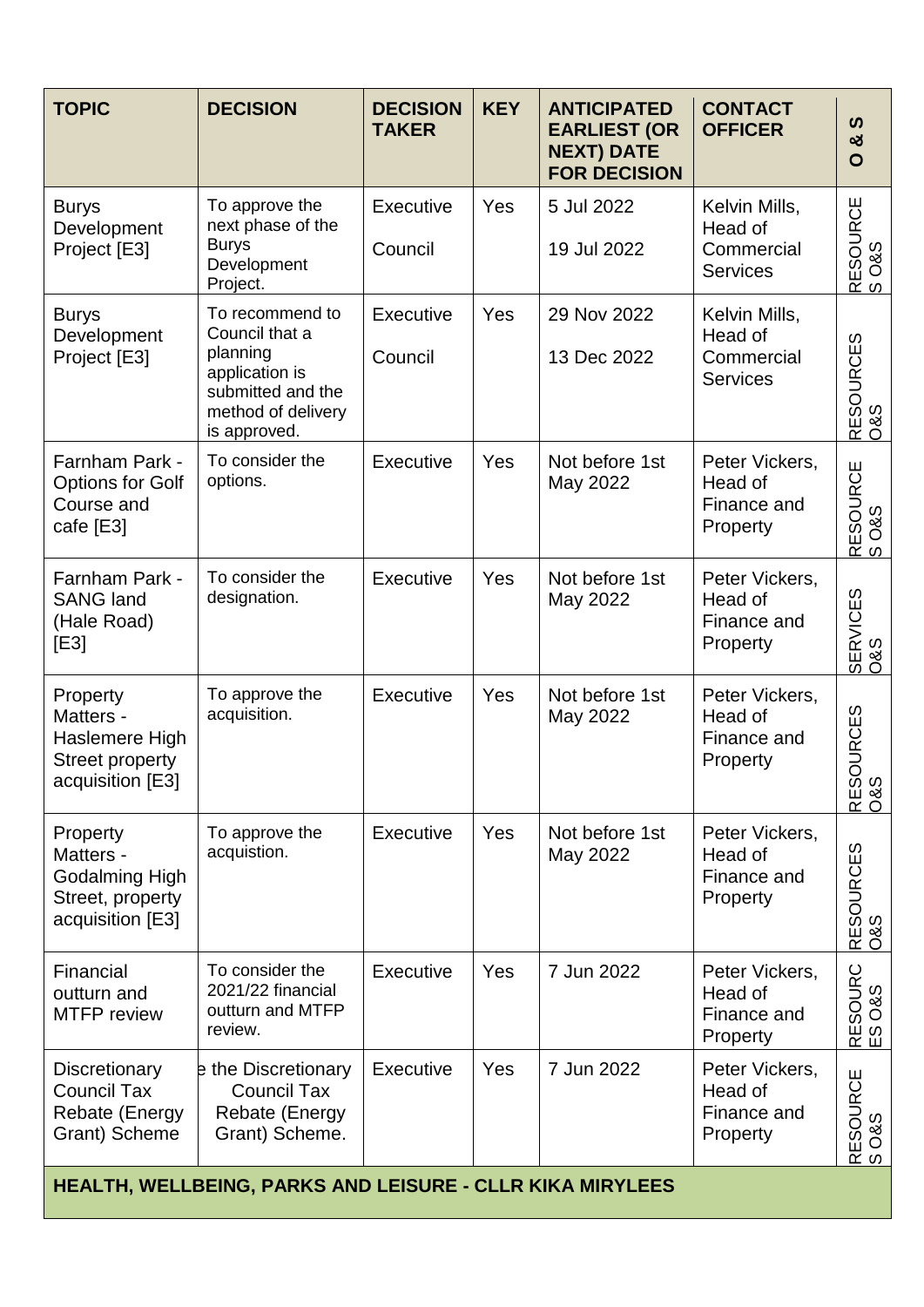| <b>TOPIC</b>                                                             | <b>DECISION</b>                                                                                                                          | <b>DECISION</b><br><b>TAKER</b>                        | <b>KEY</b> | <b>ANTICIPATED</b><br><b>EARLIEST (OR</b><br><b>NEXT) DATE</b><br><b>FOR DECISION</b> | <b>CONTACT</b><br><b>OFFICER</b>                                   | ທ<br>ಯ<br>$\mathbf{O}$            |  |  |
|--------------------------------------------------------------------------|------------------------------------------------------------------------------------------------------------------------------------------|--------------------------------------------------------|------------|---------------------------------------------------------------------------------------|--------------------------------------------------------------------|-----------------------------------|--|--|
| <b>Biodiversity</b><br>Policy and<br><b>Action Plan</b>                  | To approve the<br>policy.                                                                                                                | Executive                                              | Yes        | 7 Jun 2022                                                                            | Kelvin Mills,<br>Head of<br>Commercial<br><b>Services</b>          | SERVICES<br>O&S                   |  |  |
| Pesticide Policy<br><b>Delivery Update</b>                               | To consider<br>progress to date in<br>the delivery of the<br>Pesticide Policy<br>and Action Plan<br>since its adoption<br>November 2020. | Executive                                              | Yes        | 7 Jun 2022                                                                            | Kelvin Mills,<br>Head of<br>Commercial<br><b>Services</b>          | <b>O&amp;S</b><br><b>SERVICES</b> |  |  |
| Grass cutting<br>operations to<br>support more<br>biodiversity           | To consider<br>changes<br>to the<br>Council's<br>grass<br>cutting                                                                        | Executive                                              | Yes        | 7 Jun 2022                                                                            | Kelvin Mills,<br>Head of<br>Commercial<br><b>Services</b>          |                                   |  |  |
|                                                                          | operation<br>s to<br>support a<br>more<br>biodiverse<br>borough.                                                                         |                                                        |            |                                                                                       |                                                                    | SERVICES O&S                      |  |  |
|                                                                          | CO-PORTFOLIO HOLDER HOUSING (DELIVERY) - CLLR NICK PALMER                                                                                |                                                        |            |                                                                                       |                                                                    |                                   |  |  |
| Additionality<br>Monitoring<br>Report                                    | To receive a six-<br>monthly monitoring<br>report on<br>additionality of<br>affordable housing.                                          | Executive                                              | Yes        | 29 Nov 2022                                                                           | Andrew Smith,<br>Head of<br>Housing<br>Delivery and<br>Communities | 63<br>SERVICI<br>O&S              |  |  |
| <b>CO-PORTFOLIO HOLDER HOUSING (OPERATIONS) - COUNCILLOR PAUL RIVERS</b> |                                                                                                                                          |                                                        |            |                                                                                       |                                                                    |                                   |  |  |
| Tenancy<br>Strategy                                                      | To recommend the<br>approval of the<br>Tenancy Strategy.                                                                                 | Council<br>Executive                                   | Yes        | <b>July 2022</b><br><b>July 2022</b>                                                  | Hugh<br>Wagstaff,<br>Head of<br>Housing<br><b>Operations</b>       | SERVICES<br>O&S                   |  |  |
| <b>Tenancy Policy</b>                                                    | To approve minor<br>changes to the<br>Tenancy Policy.                                                                                    | Portfolio<br>Holder for<br>Housing<br>(Operation<br>s) | Yes        | 30 Jun 2022                                                                           | Hugh<br>Wagstaff,<br>Head of<br>Housing<br><b>Operations</b>       | SERVICES<br>0&S                   |  |  |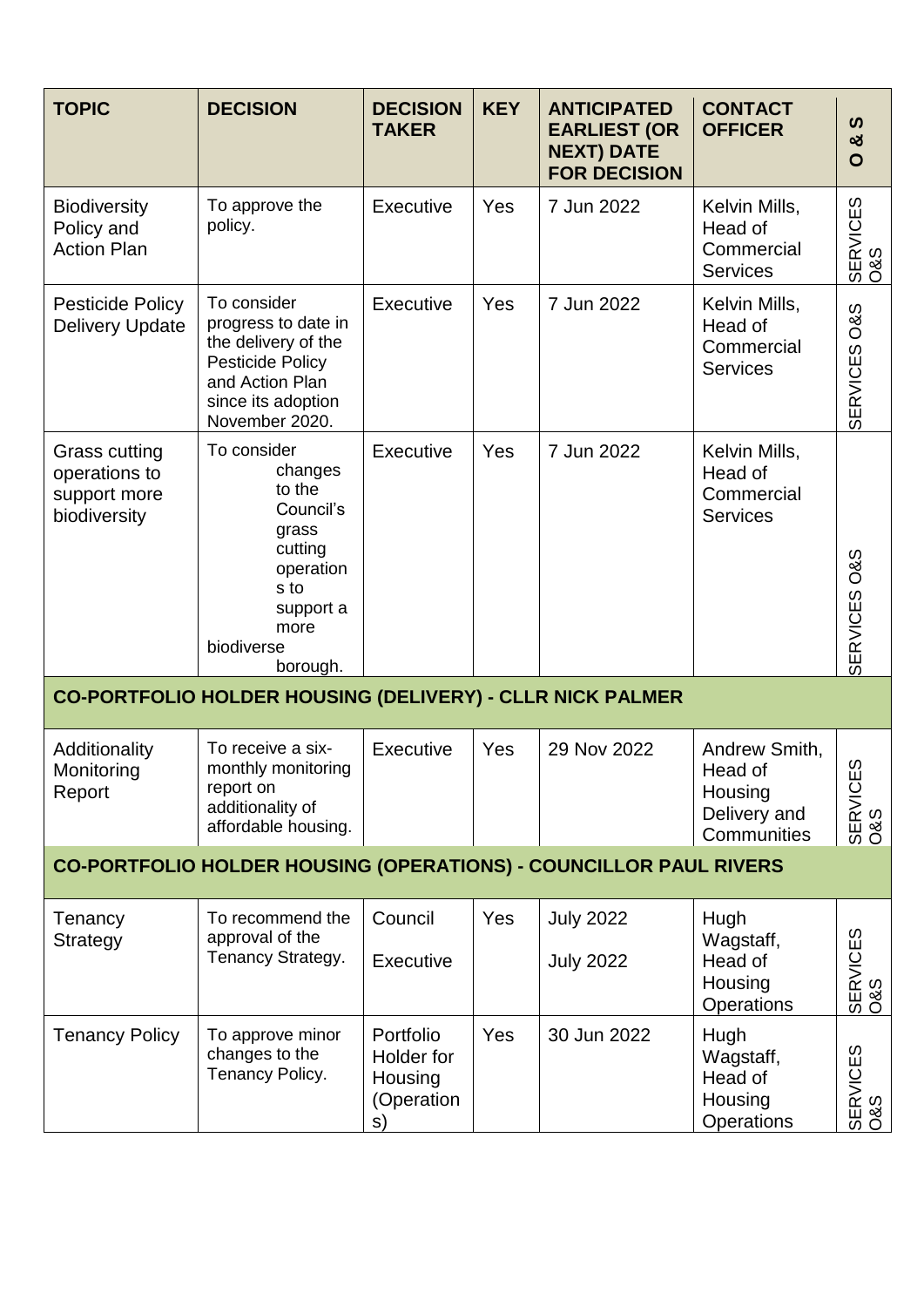| <b>TOPIC</b>                                                                                        | <b>DECISION</b>                                                                                                                                                                      | <b>DECISION</b><br><b>TAKER</b>                        | <b>KEY</b> | <b>ANTICIPATED</b><br><b>EARLIEST (OR</b><br><b>NEXT) DATE</b><br><b>FOR DECISION</b> | <b>CONTACT</b><br><b>OFFICER</b>                                                                                                          | ທ<br>ಯ<br>$\mathbf O$             |
|-----------------------------------------------------------------------------------------------------|--------------------------------------------------------------------------------------------------------------------------------------------------------------------------------------|--------------------------------------------------------|------------|---------------------------------------------------------------------------------------|-------------------------------------------------------------------------------------------------------------------------------------------|-----------------------------------|
| Tenancy<br>Agreement                                                                                | To approve minor<br>changes to the<br>Tenancy<br>Agreement.                                                                                                                          | Portfolio<br>Holder for<br>Housing<br>(Operation<br>s) | Yes        | 30 Jun 2022                                                                           | Hugh<br>Wagstaff,<br>Head of<br>Housing<br>Operations                                                                                     | SERVICES<br>0&S                   |
|                                                                                                     | <b>PLANNING AND ECONOMIC DEVELOPMENT - CLLR LIZ TOWNSEND</b>                                                                                                                         |                                                        |            |                                                                                       |                                                                                                                                           |                                   |
| <b>Climate Change</b><br>and<br>Sustainability<br>Supplementary<br>Planning<br>Document<br>Adoption | To consider the<br>responses to the<br>consultation and<br>recommend the<br>adoption of the<br><b>Climate Change</b><br>and Sustainability<br>Supplementary<br>Planning<br>Document. | Executive<br>Council                                   | Yes        | 5 Jul 2022<br>19 Jul 2022                                                             | Zac Ellwood,<br>Head of<br>Planning and<br>Economic<br>Development                                                                        | <b>O&amp;S</b><br><b>SERVICES</b> |
| Economic<br>Development<br><b>Strategy review</b>                                                   | To approve the<br>revised Economic<br>Development<br>Strategy.                                                                                                                       | Executive<br>Council                                   | Yes        | 5 Jul 2022<br>19 Jul 2022                                                             | Zac Ellwood,<br>Head of<br>Planning and<br>Economic<br>Development                                                                        | ESOURCE<br><b>O&amp;S</b><br>∝ ຜ  |
| Affordable<br>Housing<br>Supplementary<br>Planning<br>Document .<br>draft for<br>consultation       | To approve the<br>draft<br>Supplementary<br><b>Plannng Document</b><br>for consultation.                                                                                             | Executive                                              | Yes        | 6 Sep 2022                                                                            | Andrew Smith,<br>Head of<br>Housing<br>Delivery and<br>Communities,<br>Zac Ellwood,<br>Head of<br>Planning and<br>Economic<br>Development | ഗ<br>ර<br>ර<br><b>SERVICES</b>    |
| Affordable<br>Housing<br>Supplementary<br>Planning<br>Document                                      | To recommend the<br><b>Affordable Housing</b><br>SPD to Council for<br>adoption.                                                                                                     | <b>Executive</b><br>Council                            | Yes        | 7 Mar 2023<br>21 Mar 2023                                                             | Zac Ellwood,<br>Head of<br>Planning and<br>Economic<br>Development,<br>Andrew Smith,<br>Head of<br>Housing<br>Delivery and<br>Communities | SERVICES O&S                      |

## **Background Information**

The agenda for each Executive meeting will be published at least 5 working days before the meeting and will be available for inspection at the Council Offices and on the Council's Website [\(www.waverley.gov.uk\)](http://www.waverley.gov.uk/). This programme gives at least 28 days notice of items